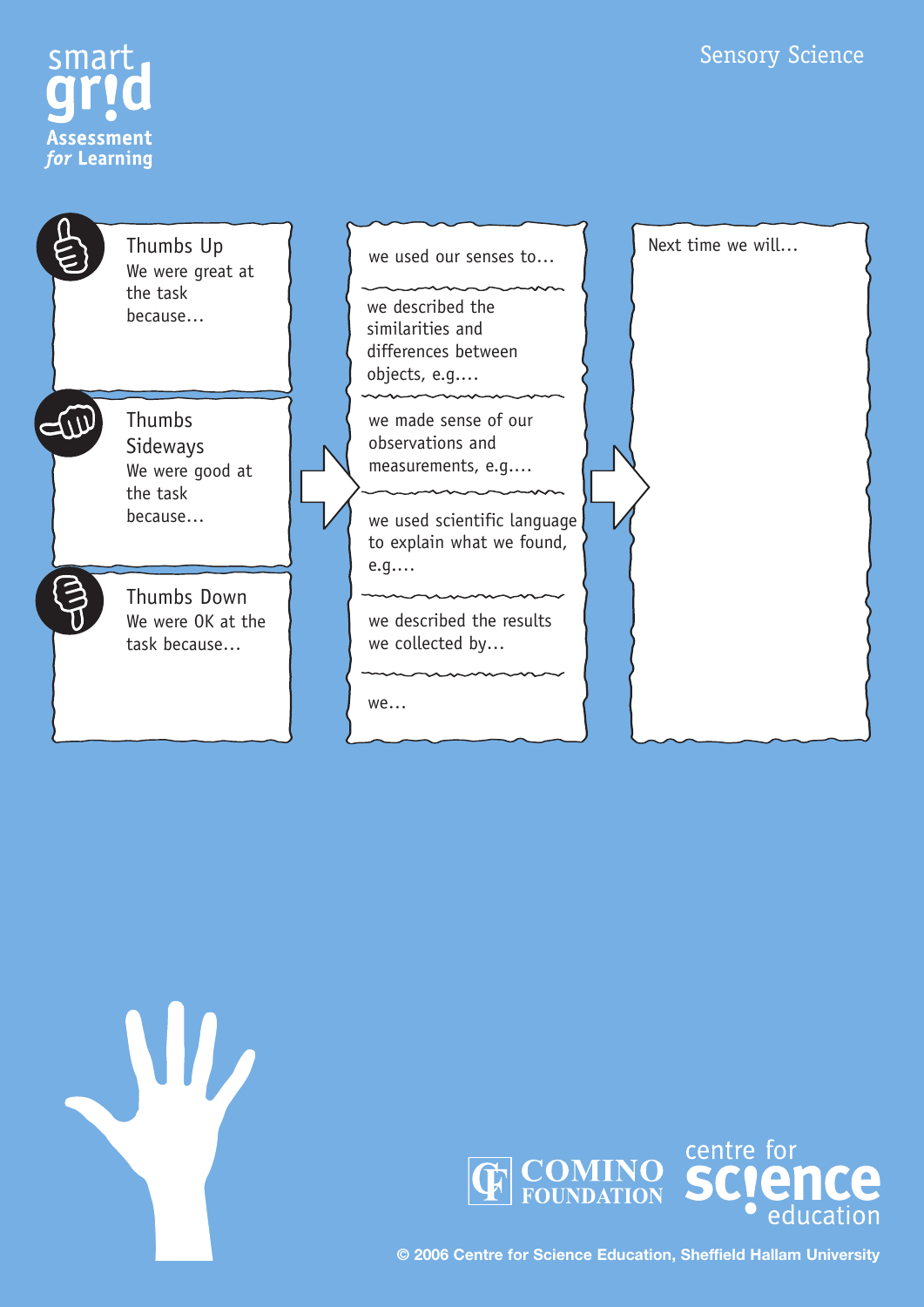



# Sensory Science

Creativity & Problem Solving: to use different senses to stimulate ideas Investigative skills: to make systematic observations and measurements

Activating Personal Capabilities in Science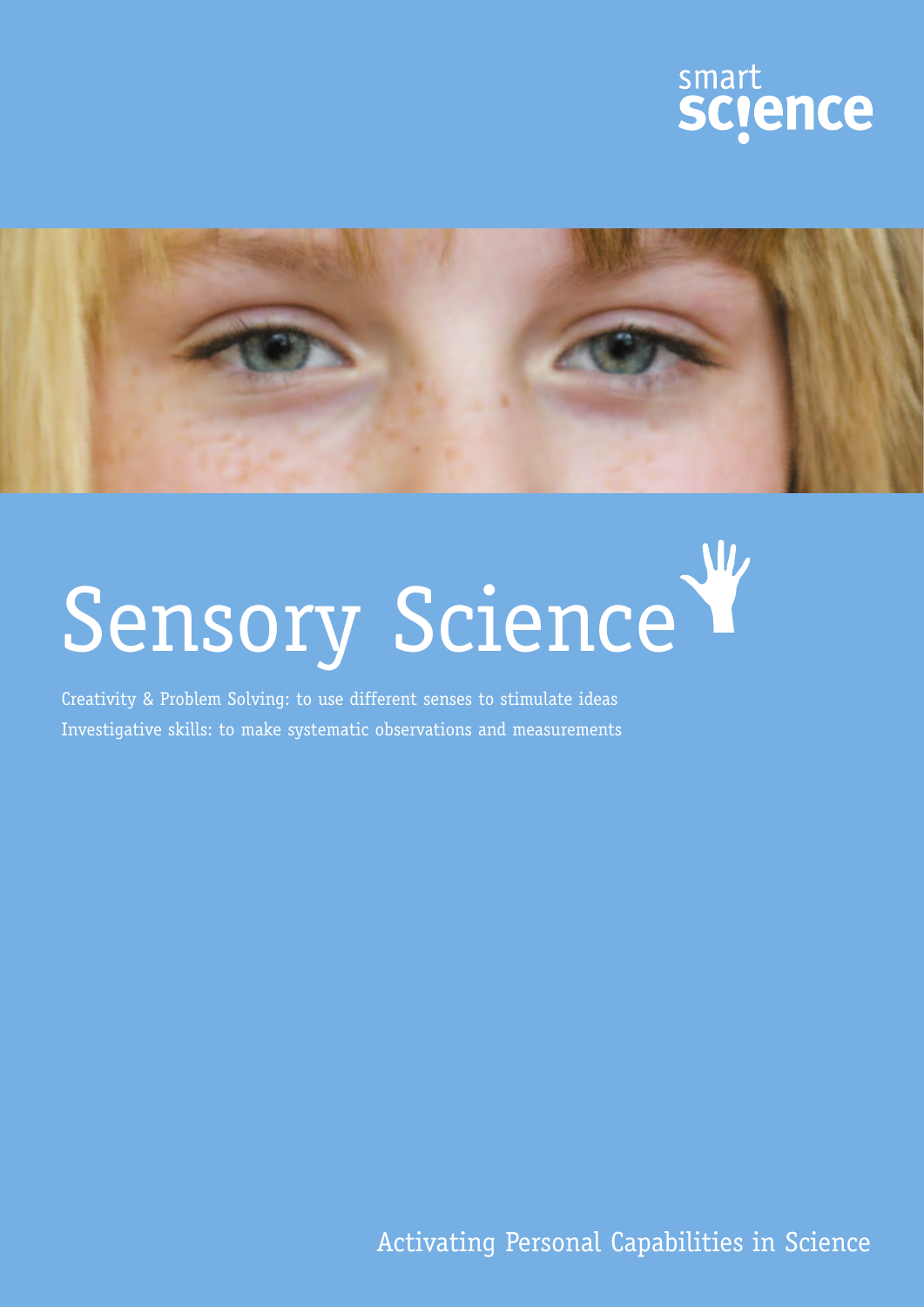

# Generic task **Feely Snap**



## **Learning Objective**

Creativity & Problem Solving: to use different senses to stimulate ideas

#### **Introducing the task 5 minutes**

Explain to the children that our ideas are influenced by things around us – what we see, hear, smell, touch and taste. Our senses are important when we are learning about something for the first time, or in helping us remember people, places or events. This task involves us using our sense of touch to play the game 'Feely Snap'. We will need to rely on what we feel, or even hear!

### **Running the task 25 minutes**

You need: a stopwatch, at least 6 bags or boxes containing small household objects such as balls, pens, tea strainer, electric plug, sponge, children's toy, tea bag etc. Note: two bags must have the same contents.

- 1 Organise the children into six teams. Each team must have one bag.
- 2 Explore the bag by feeling the things inside and describing them to each other. It may help to make a few notes about what you are feeling.
- 3 Each team in turn should describe out loud to the whole class what they feel in the bag… remember, no looking… only feeling!
- 4 The other teams must listen and consider if they have the same items in their bag - use your notes as a check list. When a team is absolutely sure they have the same items, they should shout 'Feely Snap!'

Rule: If a team shouts 'Feely Snap' too soon they have to wait 1 minute before rejoining the game.

### **Helpful Hints**

In a science context you may include: pieces of sand paper (coarse to smooth), plastic bottles containing different amounts of water, plastic bottles containing water at different temperatures, rubber bands of different thicknesses, pencils or pens of different lengths, balls of increasing diameter etc. In this case you would encourage the children to use scientific language relating to the texture, hardness, shape, weight, size etc.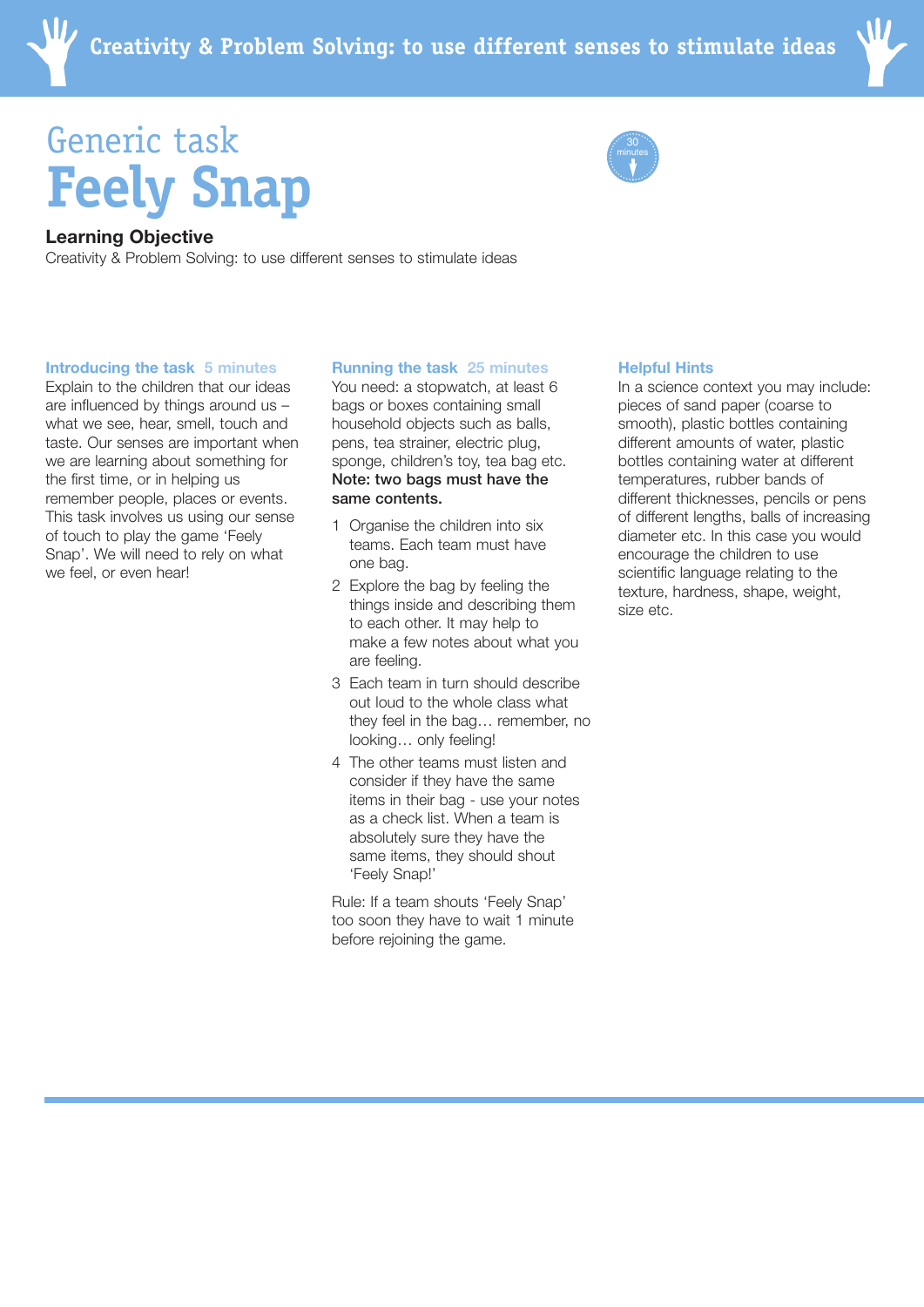

# Science embedded task **Sensory Science**

**Science Investigative Skills Scientific Communication Learning Objectives National Curriculum** Sc1: 2f. Breadth of Study: 2a

### **Equipment**

- a soft ball for each investigation team
- flooring materials e.g. carpet, cardboard, wood, tile etc
- metre sticks
- **blindfolds**

## **Success Criteria**

To be successful the children will:

- describe similarities and differences between objects using different senses
- be able to make sense of and explain observations and measurements
- use a range of descriptive and scientific language.

# **Introducing the task 10 minutes**

Read aloud 'Dans le Noir' (from Sensory Science). If appropriate, display on overhead or whiteboard. Discuss with the children some of the issues involved. How would fully sighted people cope with this situation? What senses could you use to replace sight? Ask the question, "Could using our senses, other than sight, help when making some observations?" (relate this to the generic task).

**Running the task 40 minutes**

to make systematic observations and measurements

to use appropriate scientific language to communicate ideas and explain things

hour

- 1 Read aloud the instructions for the task, this challenges the children to plan and carry out an investigation which involves them in using their senses. Ask them to think about how their senses can help them to investigate the question.
- 2 Explain that it is likely the children have done this type of investigation before, but not quite like this because 2 people in the team will have to rely on all their senses other than sight – they will be blind folded!
- 3 As a class, discuss ideas for how the results could be collected, e.g. feeling for how high the bounce reaches, listening to the number of bounces the ball makes etc. Take time to discuss the idea of repeating tests to help ensure reliable results. Set a time limit for the teams (30 minutes is suggested).

Note: It may be useful to use the GRASP-it cycle from 'Ice Cream Heaven' to structure the investigation plan.

### **Reviewing the task 10 minutes**

Discuss with the children the results obtained. How did they use their senses to get the results? What problems did they encounter? How did they overcome them?

Focus on making sense of the observations and measurements, interpreting the results or patterns they have found using scientific vocabulary. Reinforce the meaning of particular language such as reliability, accuracy, unusual results etc. Once the discussion is complete, involve the children in making an overall judgement about how well they worked using the assessment for learning Smart Grid (see back cover).

#### **Resources**



The sensory investigation Which floor Results taker – Blindfolded team member surface makes the ball bounce best? Results recorder – Sighted team member Helper and guide – Sighted team member people wearing a blindfold.

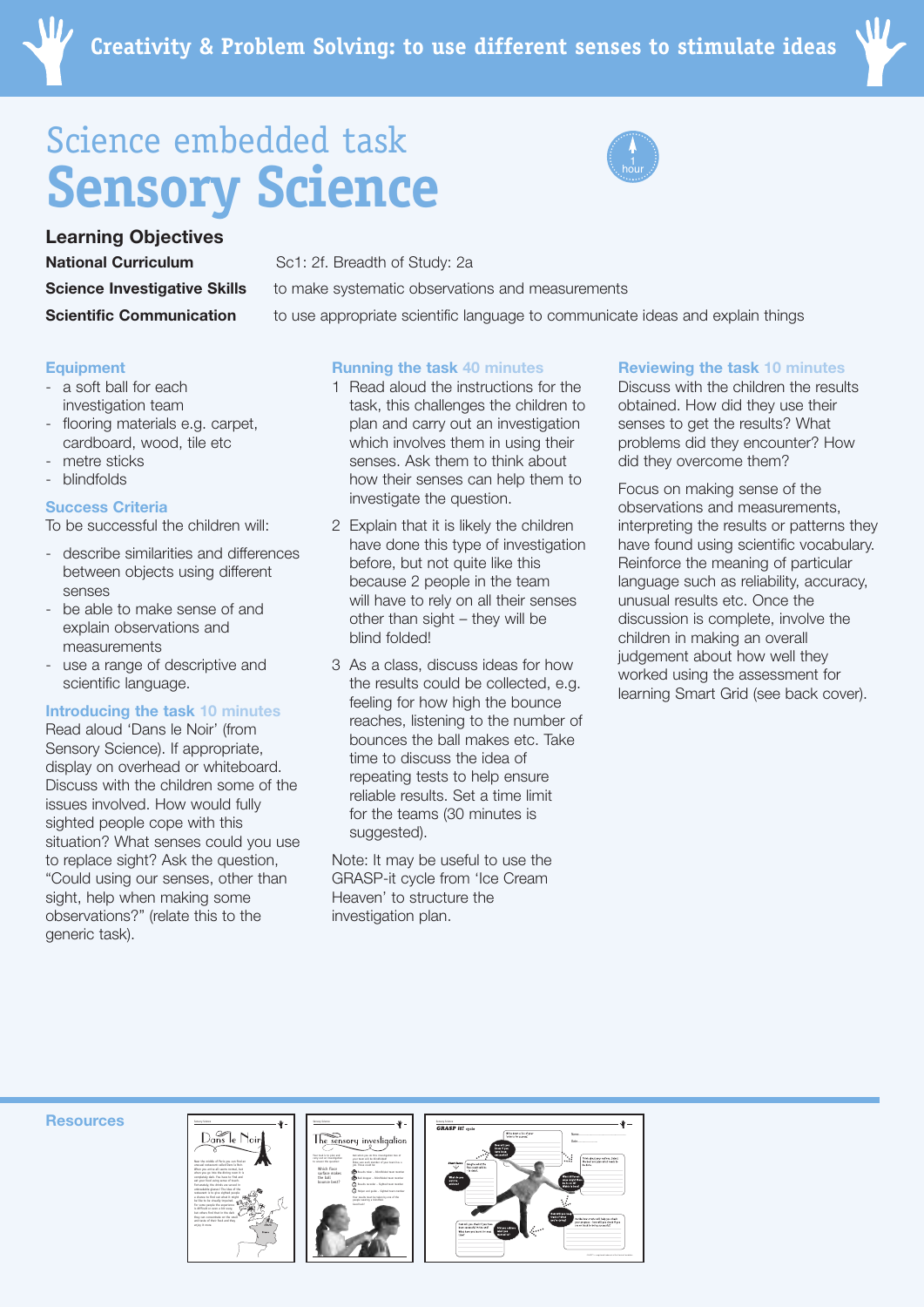

otland

 $\triangle$  Paris

**France** 

Near the middle of Paris you can find an unusual restaurant called Dans le Noir. When you arrive all seems normal, but when you go into the dining room it is completely dark. You have to find and eat your food using sense of touch. Fortunately, the drinks are served in unbreakable glasses! The idea of the restaurant is to give sighted people a chance to find out what it might be like to be visually impaired.  $\sqrt{\frac{N}{N}}$ For some people the experience  $\sum_{\text{I}^\prime}$ is difficult or even a bit scary, but others find that in the dark they can concentrate on the smell and taste of their food and they enjoy it more.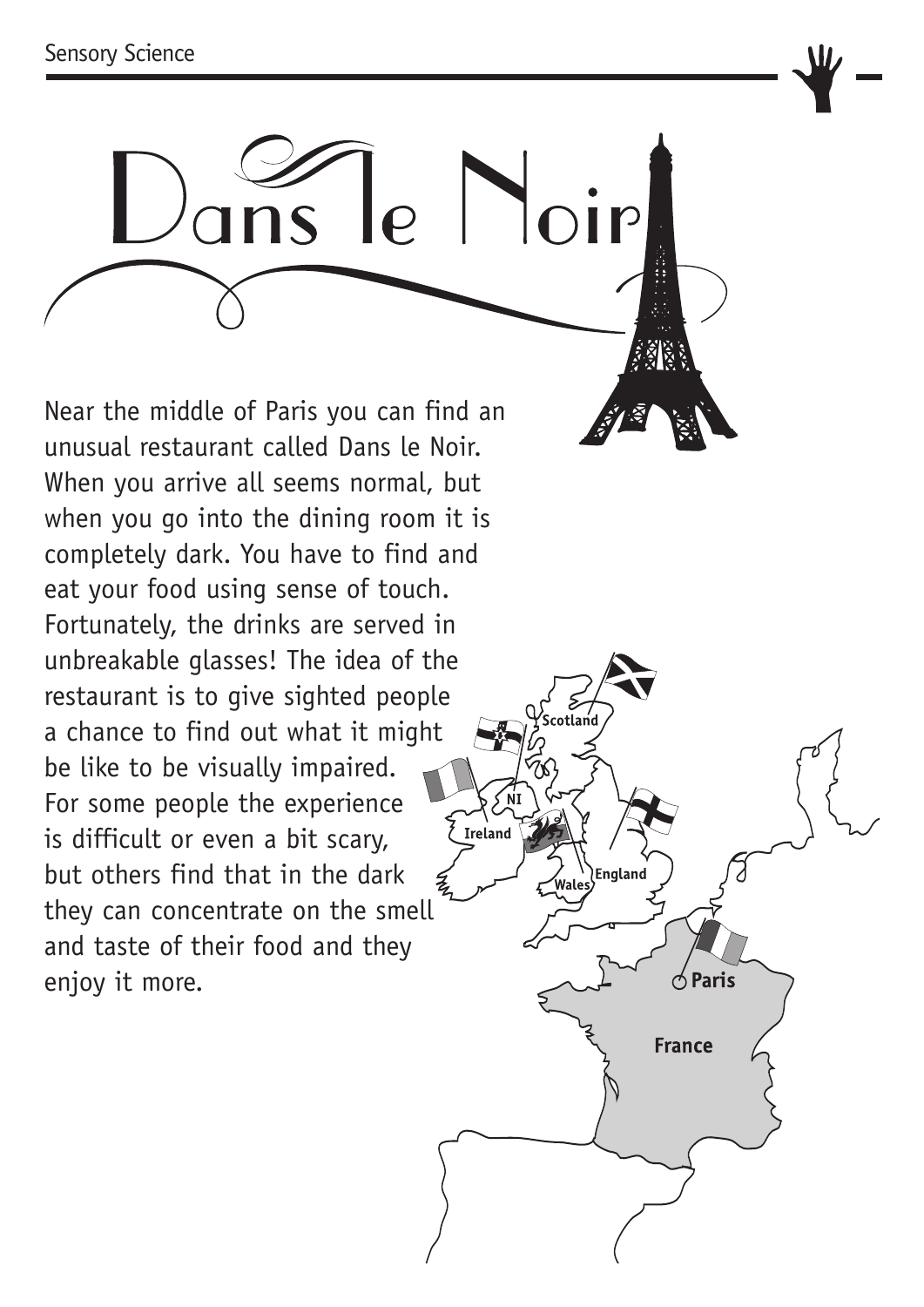

Your task is to plan and carry out an investigation to answer the question:

> Which floor surface makes the ball bounce best?

But when you do this investigation two of your team will be blindfolded!

Make sure each member of your team has a job. These could be:



**R** Results taker - Blindfolded team member



 $\mathbb{Z}$  Ball dropper – Blindfolded team member



Results recorder – Sighted team member



Helper and guide – Sighted team member

Your results must be taken by one of the people wearing a blindfold.

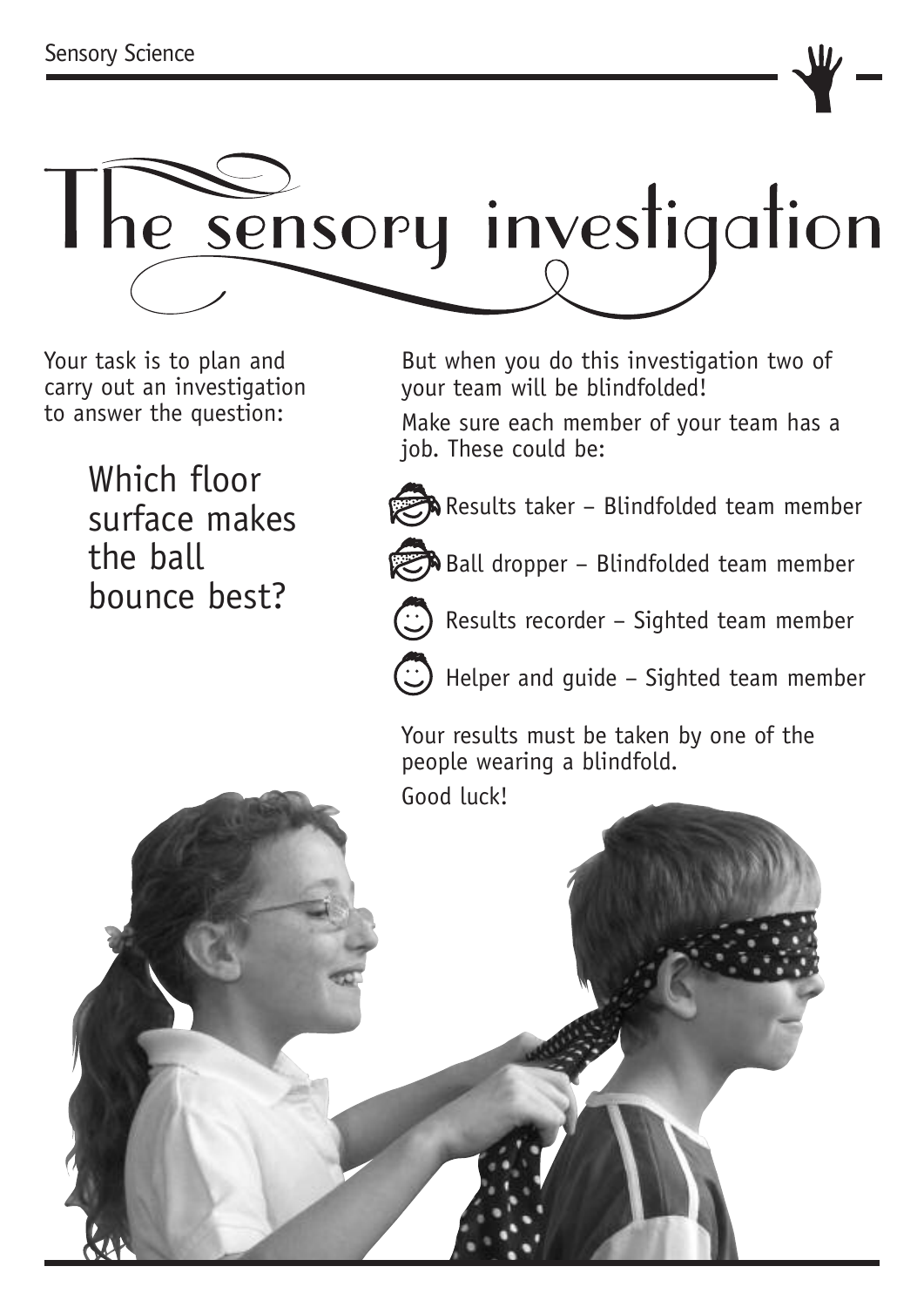